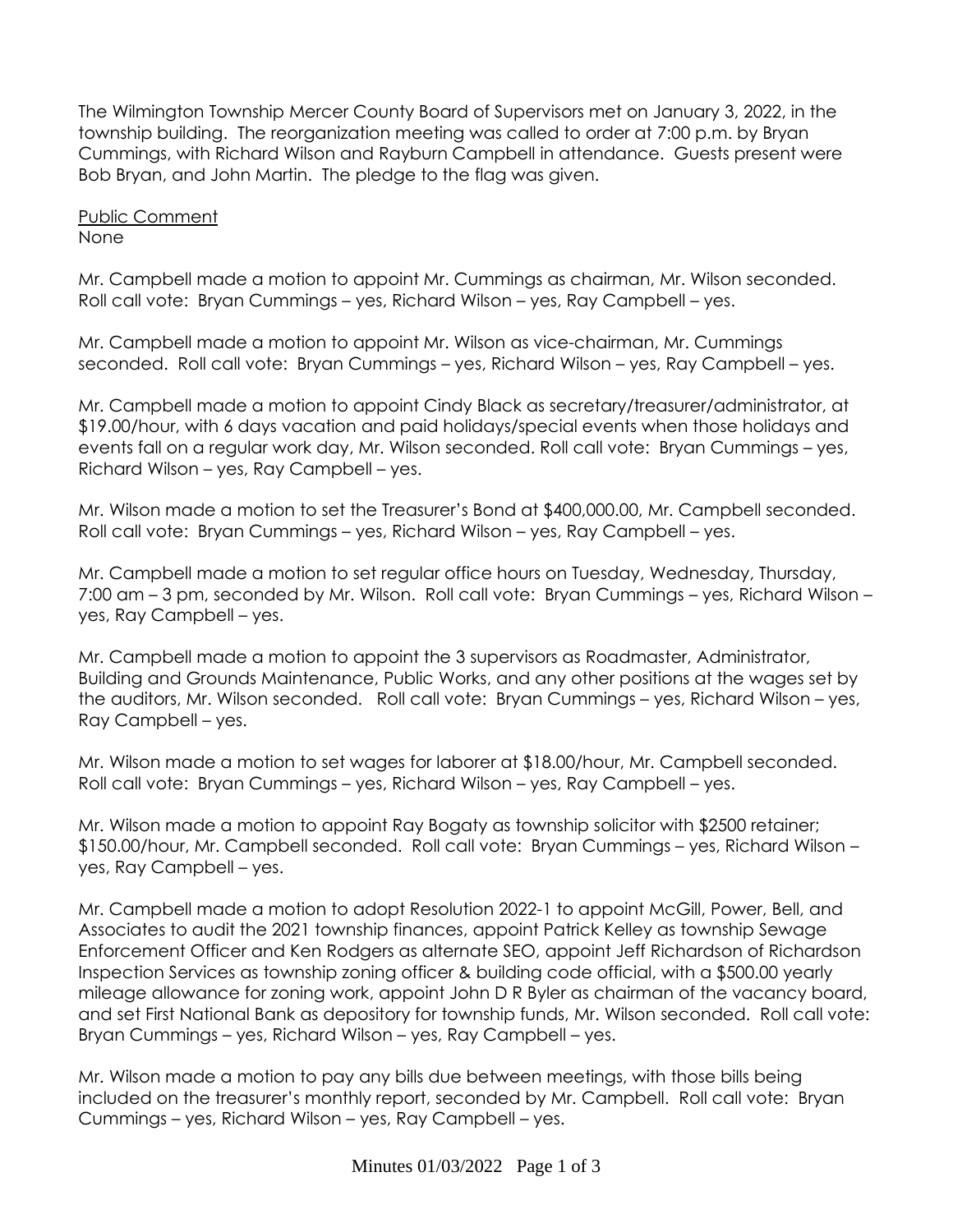Mr. Campbell made a motion to establish regular meetings for the second Wednesday of each month at 7:30 p.m. at the township building, starting in February. Mr. Wilson seconded. Roll call vote: Bryan Cummings – yes, Richard Wilson – yes, Ray Campbell – yes.

Mr. Campbell made a motion to appoint Richard Wilson as the voting delegate to the state convention, Mr. Cummings seconded. Roll call vote: Bryan Cummings – yes, Richard Wilson – yes, Ray Campbell – yes.

Mr. Campbell made a motion to authorize pay at the regular hourly wages for an 8-hour day for each day attended at state convention plus mileage and meals, seconded by Mr. Cummings. Roll call vote: Bryan Cummings – yes, Richard Wilson – yes, Ray Campbell – yes.

Mr. Wilson made a motion to authorize township employees to attend training with compensation and mileage expenses as allowed by law. Mr. Campbell seconded. Roll call vote: Bryan Cummings – yes, Richard Wilson – yes, Ray Campbell – yes.

Mr. Campbell made a motion to adopt Resolution 2022-2 to appoint Jeremy Beatty as Zoning Hearing Board Member, with his term expiring 12/31/2024, Mr. Wilson seconded. Roll call vote: Bryan Cummings – yes, Richard Wilson – yes, Ray Campbell – yes.

Mr. Campbell made a motion to appoint Richard Wilson as MCRCOG representative and Bryan Cummings as alternate. Mr. Cummings seconded. Roll call vote: Bryan Cummings – yes, Richard Wilson – yes, Ray Campbell – yes.

Mr. Wilson made a motion to appoint Cindy Black as representative to the Metropolitan Planning Organization, and Ray Campbell as the alternate, Mr. Cummings seconded. Roll call vote: Bryan Cummings – yes, Richard Wilson – yes, Ray Campbell – yes.

Mr. Wilson made a motion to appoint Bryan Cummings as representative for MCRPC and Ray Campbell as alternate, Mr. Campbell seconded. Roll call vote: Bryan Cummings – yes, Richard Wilson – yes, Ray Campbell – yes.

Mr. Cummings made a motion to appoint Cindy Black as LCTCC delegate and Richard Wilson as alternate, seconded by Mr. Campbell. Roll call vote: Bryan Cummings – yes, Richard Wilson – yes, Ray Campbell – yes.

Mr. Wilson made a motion to adjourn the Organizational Meeting at 7:17 p.m., seconded by Mr. Campbell.

# Regular Meeting

Mr. Cummings opened the regular Board of Supervisors meeting at 7:17 p.m.

Public Comments None